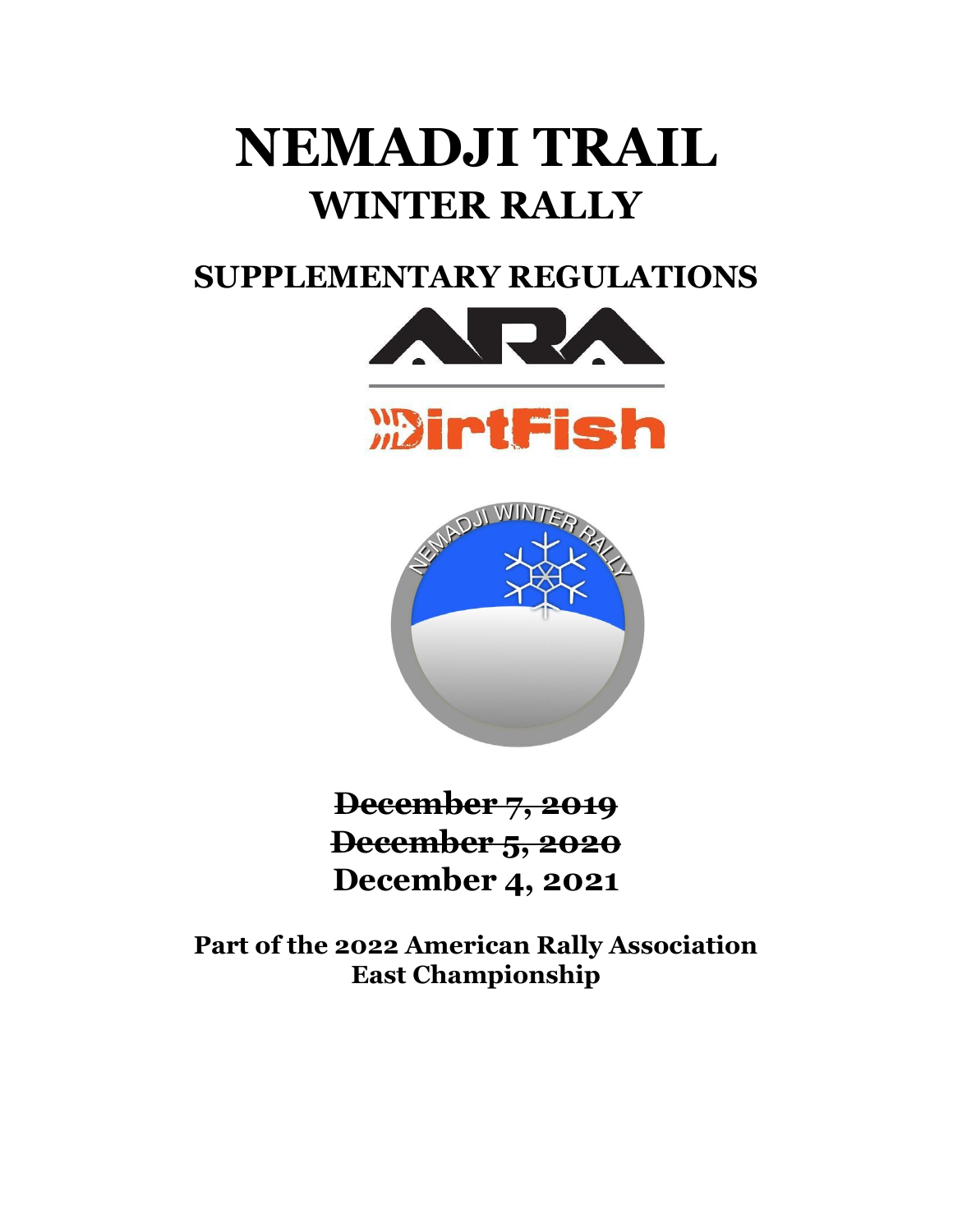## **1. General Schedule of Events** (all times Central Standard Time)

| Tuesday, November 30th, 2021<br>$7:00$ pm $-8:30$ pm | Novice Briefing                           | Virtual                 |
|------------------------------------------------------|-------------------------------------------|-------------------------|
|                                                      |                                           |                         |
| Saturday, December 4th, 2021<br>$8:00am - 9:30am$    | <b>Competitor Check-in</b>                | <b>Community Center</b> |
| $8:00am - 10:30am$                                   | <b>Volunteer Check-in</b>                 | <b>Community Center</b> |
| $8:30am - 11:00am$                                   | <b>Tech Inspection</b>                    | Service Area            |
| $9:00$ am $-11:30$ am                                | <b>Competitor Recce</b>                   |                         |
| 10:40am                                              | <b>Volunteer Meeting</b>                  | <b>Community Center</b> |
| 11:15am                                              | Volunteers head to the forest             | Kerrick Pick Up Point   |
| 1:00 <sub>pm</sub>                                   | FCO Section 1                             |                         |
| $3:07$ pm                                            | <b>FCI Service</b>                        | Service Area            |
| 3:47 <sub>pm</sub>                                   | FCO Section 2                             |                         |
| 5:57pm                                               | Approximate time First Car finishes Rally |                         |
| $6:30pm$ (approx.)                                   | <b>Awards Presentation</b>                | <b>Community Center</b> |

## **2. Organization**

## **2.1 Sanctioning Body**

The Nemadji Trail Winter Rally is part of the 2022 American Rally Association East Championship. The 2021 ARA rules, including class rules and bulletins, apply.

| 2 Organizing Committee and Officials |                   |              |                        |  |  |
|--------------------------------------|-------------------|--------------|------------------------|--|--|
| Chair                                | <b>Jon Atkins</b> | 701-367-9867 | jonathan@gofarfoto.com |  |  |
| <b>Clerk of the Course</b>           | J.B. Niday        | 612-387-9001 | jbniday@me.com         |  |  |
| <b>Chief of Controls</b>             | Alex Kintigh      | 763.202.2630 | alexkintigh@gmail.com  |  |  |
| Registrar                            | Beryl Ann Burton  | 612-750-5039 | berylannb@comcast.net  |  |  |
| Chief of Scoring                     | J.B. Niday        | 612-387-9001 | jbniday@me.com         |  |  |

## **2.2 Organizing Committee and Officials**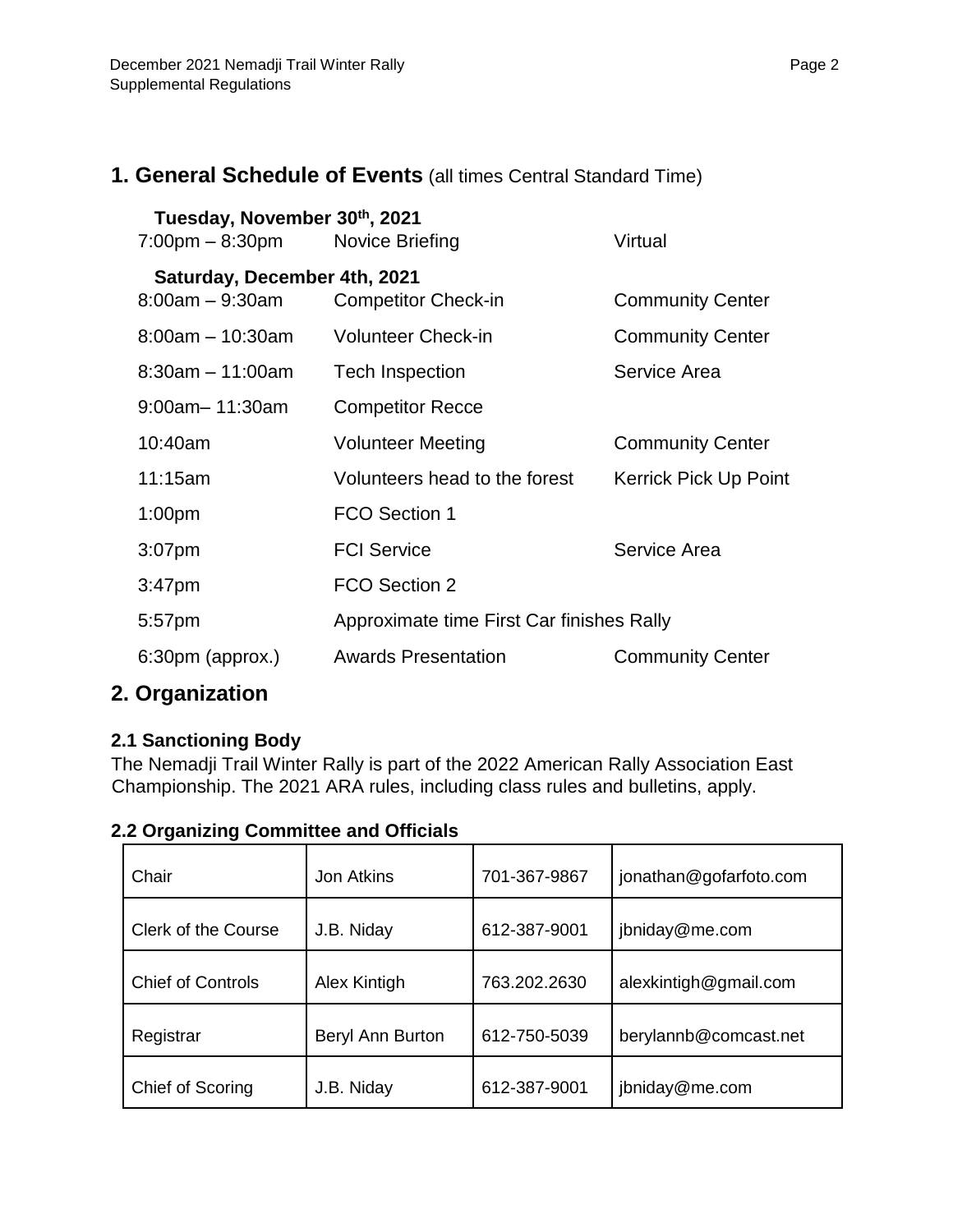| Chief of Sweep                        | Alex Kintigh        | 763-202-2630 | alexkintigh@gmail.com  |
|---------------------------------------|---------------------|--------------|------------------------|
| <b>Chief of Scrutineering</b>         |                     |              |                        |
| Chief of Emergency<br><b>Services</b> | Paul Ahles          |              | pahles@cpinternet.com  |
| Steward                               | <b>Greg Messler</b> | 612-282-1261 | greg.messler@gmail.com |

## **3. Headquarters**

Nemadji Trail Winter Rally will be headquartered at:

Duquette Community Center 88235 MN-23 Duquette, MN 55756 (218) 496-5855

All event activities will be held in or just outside of the Duquette Community Center. Check-in, meetings, and awards will be in the Duquette Community Center.

## **4. Description**

The Nemadji Trail Winter Rally will be held on Saturday, December 4th in the Nemadji State Forest of Minnesota.

Number of special stages: 4

Total distance of Special Stages: 35.68 miles

Type of road surface: Hard packed class 5 gravel, occasionally rocky, tight and twisty. Potential for any and all weather related road conditions: snow, ice, mud, or dry.

## **5. Entry and Entry Fees**

## **5.1 Entry Timeline and fees**

Entries close on December 3rd 2021.

Early entry - paid in full by November 10, 2021: \$330 Regular entry - November 11, 2021 through December 3, 2021: \$450

**5.2 Online Registration and payment** Entry and payment may only be made online at http://www.rallylicense.com. Entry fees must be paid in full at the time of registration.

## **5.3 Refunds**

Entry fees will be refunded in full through November 15th, 2021 at 11:59pm. Entries cancelled after that time will be refunded, less a 50% fee through the close of check-in on December 4th. No refunds will be made after the close of check-in on December 4th, 2021. In the event that the Nemadji Trail Winter Rally is cancelled, the full amount will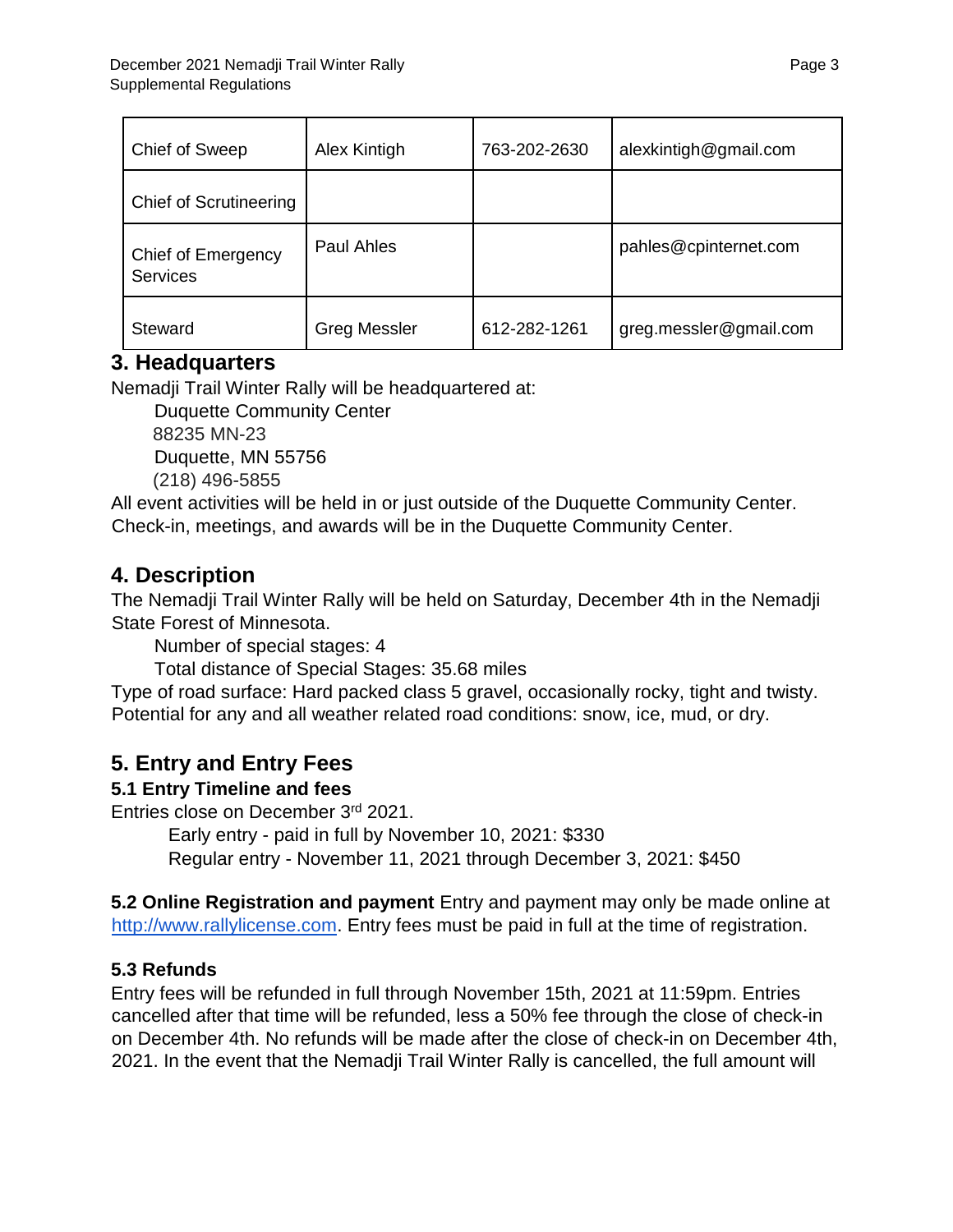be refunded. Let's all hope that the  $3<sup>rd</sup>$  time in the charm and we won't have to cancel again this year!

#### **5.4 Entry Limit and Priority**

The total size of the competitive field for this event will not exceed 20 entries. Competitors who competed at the Nemadji Trail Winter Rally in 2018 are guaranteed entry if entered and paid in full by November 10, 2021. All remaining spots after November 10th will be filled in order of paid registration. Registration is open to all teams at all times, so new competitors may begin registering and paying as soon as registration opens in order to secure their spot. Entries are non-transferrable.

#### **5.5 Documentation**

The completed ARA registration must accompany the entry fee. The waiver must be signed by the driver, co-driver, and all service crew prior to check-in. All applicable documents must be available at check-in and must be valid on the day of the event. Rally licenses must be obtained prior to the start of competition and are available at <http://www.rallylicense.com/>

\*NOTE\* The data/Internet connectivity in Duquette is virtually non-existent. DO NOT assume that you will be able to use the Internet to obtain a license or prove you have one at check-in!

## **6. Novice Briefing**

The Novice Competitor School will be held at 7:00am on Tuesday, November 30<sup>th</sup> via Microsoft Teams. A bulletin will be posted no later than November 26<sup>th</sup> listing novices and the link for the briefing. Novice competitors not in attendance may be excluded from the rally and no refund will be issued.

## **7. Route books, Organizer Provided Notes and Recce**

## **7.1 Route books**

A printed copy of the route book is included in the cost of the entry fee.

#### **7.2 Organizer Provided Notes**

Nemadji Trail Winter Rally will offer organizer provided course notes for this rally. A printed copy of the organizer provided notes is included in the cost of the entry fee.

#### **7.3 Recce**

Competitors must complete check-in prior to beginning recce. Due to the nature of our course including transits, competitors will use their own Route books and Organizer Provided Notes for Recce. No advance packet will be issues as the course is very compact. Competitors are reminded that this is an open Recce with two-way traffic and bannering crews will be on the course during recce. Recce speed limit is 35 MPH. Please use caution at all times. Entrance to the stage will open at 9:00am and close at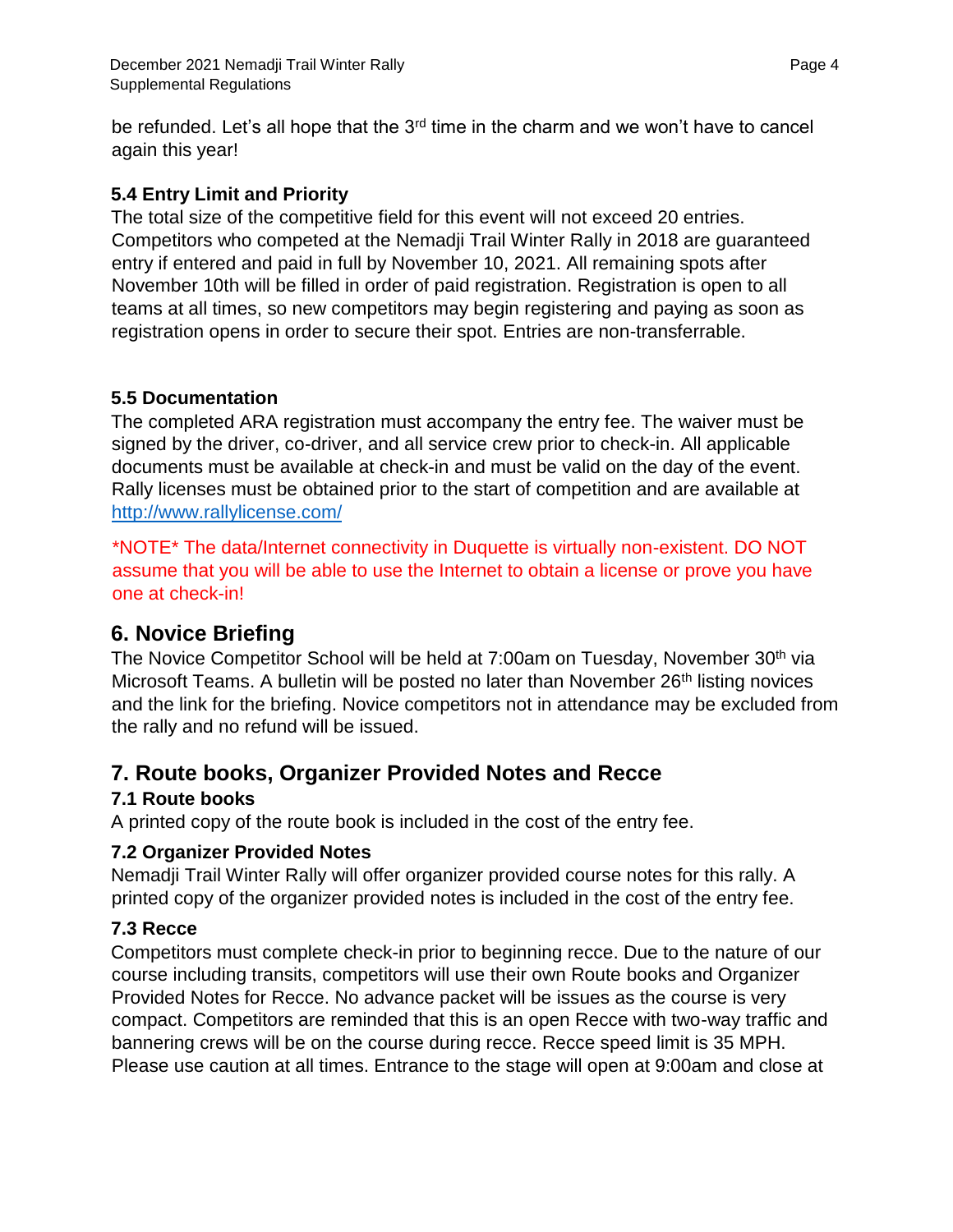11:30am. No competition vehicles are allowed on recce. Violators will be excluded from competing in the rally and will forfeit their entry fee.

## **8. Rally Operation**

## **8.1. Official Notice Board Location**

The Official Notice Board will be located on the bulletin board inside of the main door of the Duquette Community Center from 8am December 4 until the final results are posted. All current, pertinent information and bulletins will be posted on the Official Notice Board. Bulletins issued prior to December 4 will be emailed to competitors. Competitors are responsible for checking the board regularly. Due to lack of internet, there will be no virtual notice board. Results will not be available online until after they have been declared final, so be sure to check the provisional results on the official notice board.

## **8.2. Posting of the Provisional Results**

The Provisional Final Results will be posted on the Official Notice Board at the Duquette Community Center as soon as possible after the event.

## **8.3. Official Starting Order**

Starting order will be determined in accordance with ARA rules and posted on the official notice board as well as emailed to all entries on or before December 3rd. A reseed may be done after service if deemed necessary by the Clerk of the Course.

## **8.4. Scrutineering**

Scrutineering will be held in the service area, in the lot just north of the Duquette General Store (see Appendix 1). Cars will be inspected in their service location. All competitors are encouraged to assist with technical inspection. Tech inspection and recce may overlap. Competitors without crew should arrange to have their car inspected before departing for recce. Please contact the Chief of Scrutineering with any concerns. \*Note: Logbooks and visual packages will *not* be available. Please make arrangements with American Rally Association ahead of time.

#### **8.5. Service**

Service will be in the lot just north of the Duquette General Store. The Duquette General Store will be open for food and supplies. Let's all be good neighbors; everyone pick up their service area so it is cleaner than when you arrived!

The organizers will fine those who do not clean their service area a minimum of \$100.

Crew members should pre-register and pay for their crew license with ARA via [http://www.rallylicense.com/.](http://www.rallylicense.com/)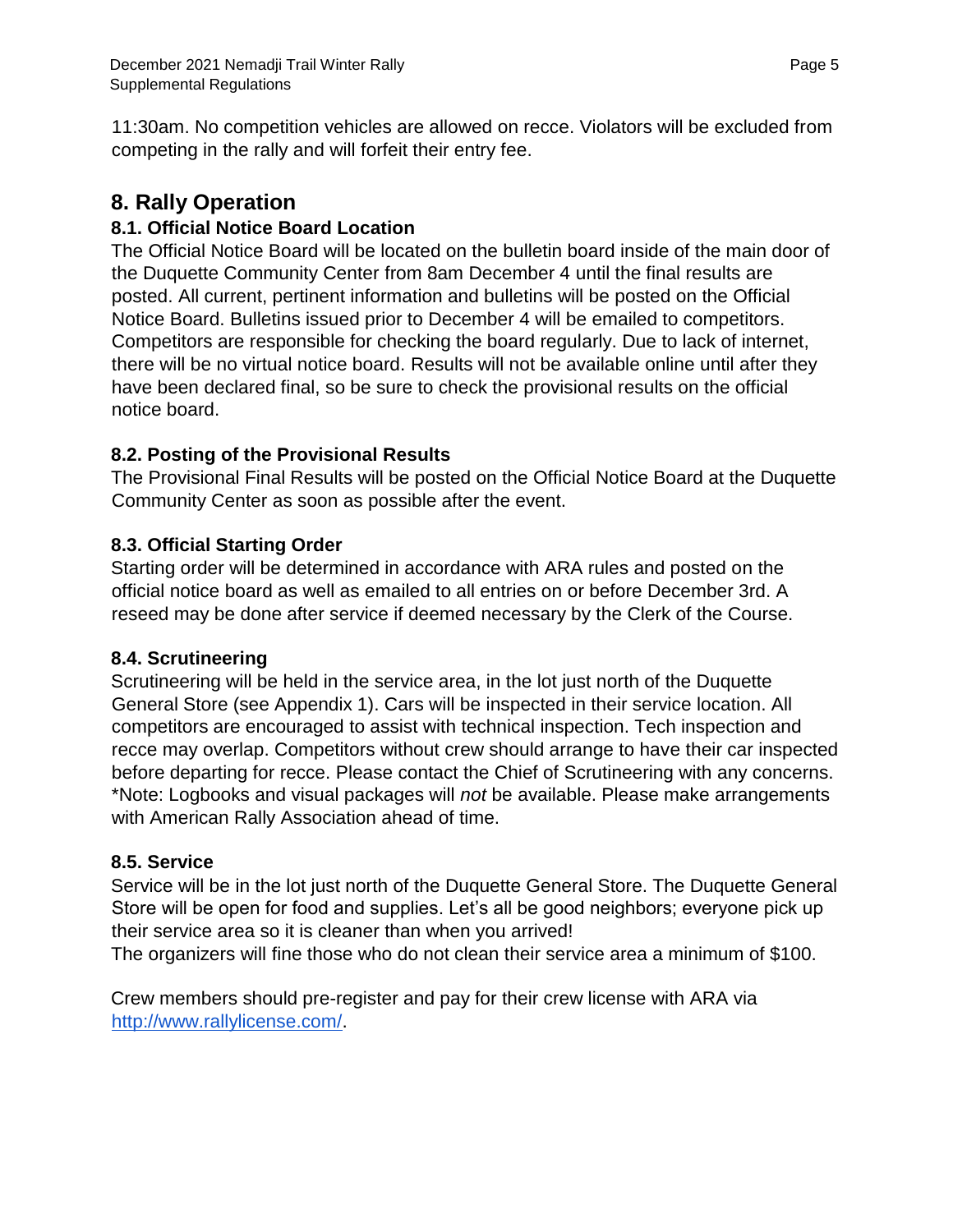#### **8.6. Fuel**

A fuel depot will be utilized. Competitors have the option of providing their own fuel or purchasing fuel from the General Store. Fueling will only be allowed in this area and fueling shall occur during transit time *after* the 30 minute service. Your service crew may set up fueling in the fuel depot but are asked to do so in such a manner that they do not interfere with the General Store's customers.

#### **8.7. Sweep Vehicles**

We will be running a full sweep team on every stage. They will have limited ability to extract vehicles. A competitor will be allowed to continue in competition after assistance by sweep. Due to the nature of the roads being utilized, the Chief of Sweep has the authority to determine if the extraction must wait until service time following the first two stages or after the final stage of the day. This determination will be based on the amount of time estimated for extraction.

## **9. Awards**

#### **9.1. Location**

Please join us after the race at the Duquette Community Center for the awards presentation. As a condition of our use of the Community Center, No Alcohol will be allowed. If you are found with alcohol, it will be confiscated and you will be asked to leave. We appreciate your cooperation as we want to be invited back. We hope you have a safe and enjoyable rally!

#### **9.2. Swag for Volunteers**

Teams are strongly encouraged to bring swag for volunteers (we average around 100 amazing volunteers!). This was very popular last year. If you have swag, please contact Alex Kintigh (alexkintigh@google.com) and plan on dropping it off at check-in. Thank you!

## **10. Food**

Competitors and crew are encouraged to grab a bite to eat while waiting for awards, but we do move the start of awards up as soon as times are official. An announcement will be made at the Duquette Tavern just prior to the start of the awards so no one misses out!

The Duquette Tavern: The Tavern has graciously offered to prepare a special menu of *very* low cost, quick, warm meals for our competitors and volunteers. They will also be providing a few drink specials and extending their regular operating hours to accommodate our group after the awards ceremony. \*Note: This is a cash only establishment!

The General Store: A fast meal option is the deli counter. Their sandwiches are highly recommended!

Both locations have been very welcoming, so please consider supporting their businesses!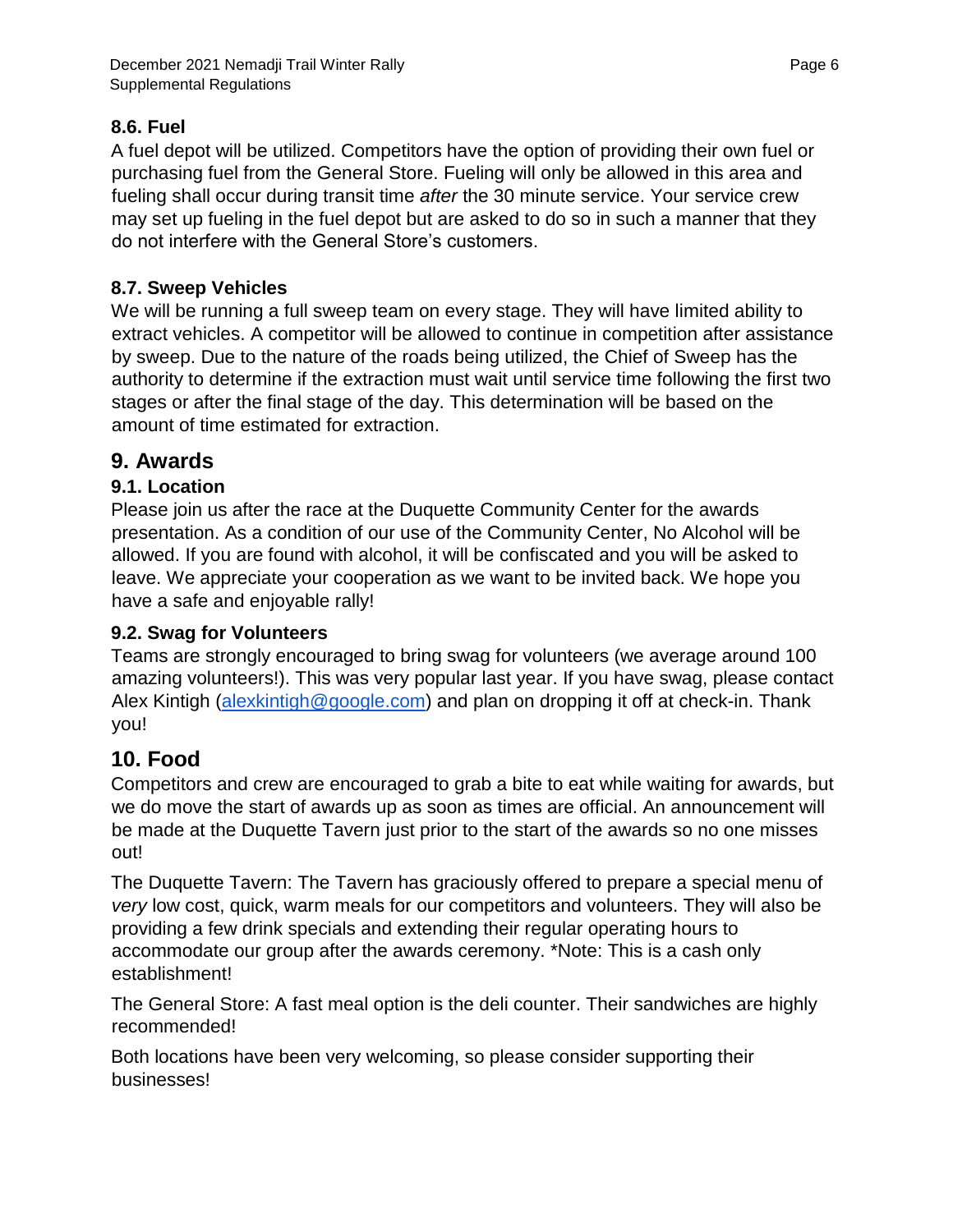## **11. Accommodations**

Accommodations are available in nearby towns, approximately 20 minutes from rally headquarters.

[DAYS INN MOOSE LAKE](http://www.daysinn.com/hotels/minnesota/moose-lake/days-inn-moose-lake/hotel-overview?cid=local&iata=00065402) 400 Park Place, Moose Lake, MN 55767 [AMERICA'S BEST VALUE INN](http://www.americasbestvalueinn.com/bestv.cfm?idp=1314&rcode=gpl) 60671 State Highway 23, Finlayson, MN 55735

## **12. Exceptions from American Rally Association Rules**

None.